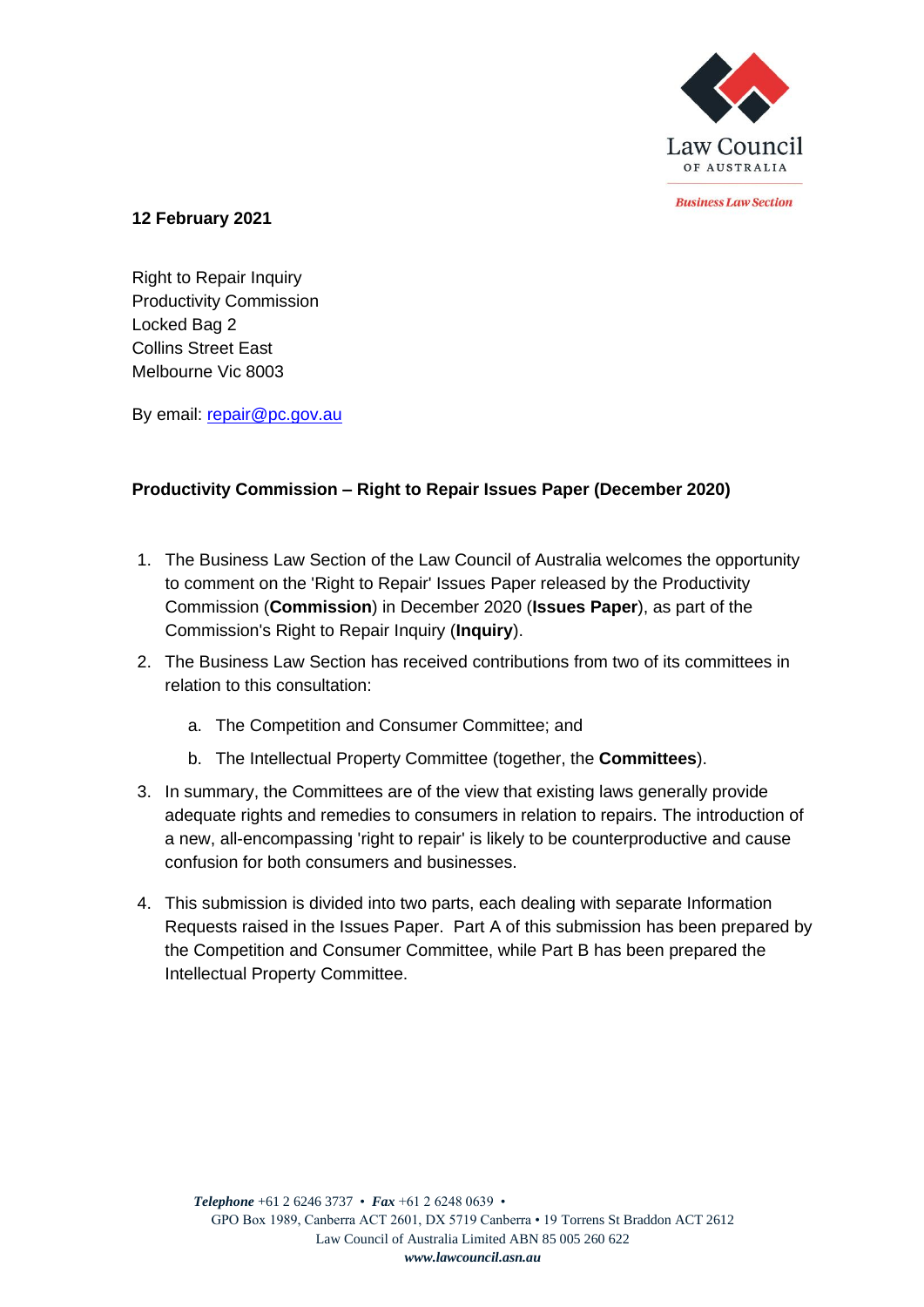# **Part A**

# **Introduction**

- 5. The Competition and Consumer Committee's comments on the Issues Paper below are limited to those parts of the Issues Paper that are relevant to competition and consumer law.
- 6. In summary:
	- a. The Competition and Consumer Committee is of the view that existing laws generally provide adequate rights and remedies to consumers in relation to repairs. The introduction of a new, all-encompassing 'right to repair' is likely to be counterproductive and cause confusion for both consumers and businesses. It is far preferable to consider refinements to the existing regime, as necessary.
	- b. The consumer guarantees in the Australian Consumer Law (*ACL*) provide consumers with broad protections relevant to the repair of goods. For example, where goods fail to comply with the guarantee of acceptable quality, and the failure is a 'major failure', consumers can elect that defective goods be repaired at the supplier's cost. Under the guarantee of reasonable availability of facilities for repairs and spare parts, manufacturers and importers must make repair facilities and spare parts reasonably available for a reasonable period after purchase.
	- c. While there are certain carve outs to the consumer guarantees regime (eg, remedies for defects are not available where the defect is caused by abnormal use), these should not be regarded as 'unnecessary barriers to repair' but instead reflect a careful balancing of the interests of consumers, suppliers and manufacturers.
	- d. Consumers are provided a broad range of protections under existing competition and consumer laws. For example, manufacturers and authorised repair networks are prohibited from entering into exclusive contracts or arrangements which have the purpose, effect or likely effect of substantially lessening competition; a manufacturer refusing to deal with independent repairers in respect of primary goods may well contravene the prohibition of misuse of market power; commercial strategies which intentionally reduced the performance of older devices may involve misleading or even unconscionable conduct contrary to the ACL. The Competition and Consumer Committee considers that these laws sufficiently address anti-competitive, misleading or unfair conduct which has a material effect on consumers and competition in repair markets. The Competition and Consumer Committee does not consider that the case has been made for any broad reaching, economy-wide right to repair.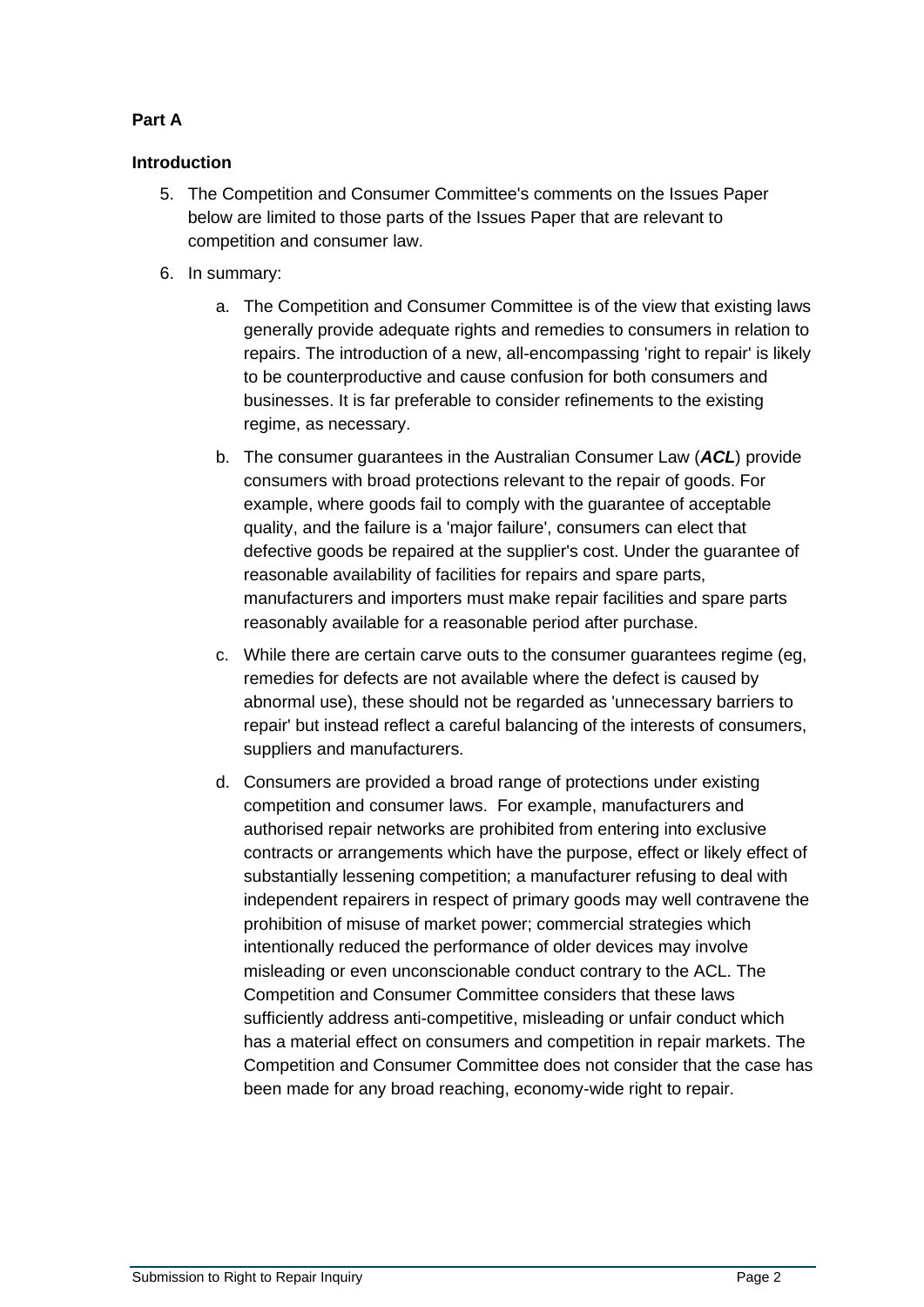## **What is a 'Right to Repair'?**

*Information Request 1 asks:* 

- *What would a 'right to repair' entail in an Australian context? How should it be defined?*
- 7. The Issues Paper suggests (page 1) that '*in essence a 'right to repair' relates to the ability of consumers to have their products repaired at a competitive price by the repairer of their choice'.*
- 8. The Competition and Consumer Committee does not consider that such a broad definition of a 'right to repair' is necessary or useful.
- 9. First, none of the international approaches referred to in the Issues Paper appear to have implemented a right to repair in these broad terms. Most of the international approaches are narrow policy initiatives which address a specific issue in repair markets and often in specific industries (eg, requirements to display reparability ratings for electrical and electronic products at the point of purchase).
- 10. Second, the definition focuses on consumers having competitive offers where they purchase repairs *themselves*. The definition does not contemplate *suppliers*  arranging repairs and meeting the cost of those repairs in circumstances where the product is faulty. In the latter scenario, the choice and price of the repairer is less relevant to the consumer. What matters is that the product is repaired to a high standard and within a reasonable period of time.
- 11. A more useful framework might be to identify a list of features or outcomes that the Commission would expect to see if repair markets and consumer protections are working effectively and to assess existing regulatory regimes against that framework.

### **Existing consumer rights in consumer law**

### *Information Request 3 asks:*

- *Do the consumer guarantees under the ACL provide adequate access to repair remedies for defective goods? If not, what changes could be made to improve access to repair remedies? Are there barriers to repairing products purchased using new forms of payment technologies, such as 'buy now pay later'? (paragraph 3(a))*
- *Are consumers sufficiently aware of the remedies that are available to them, including the option to repair faulty products, under the ACL's consumer guarantees? (paragraph 3(d))*

### **Overview of the consumer guarantees**

12. Under the ACL, consumers' rights to repair goods vary depending on the reasons for the repairs being necessary and the age or period of use of the goods.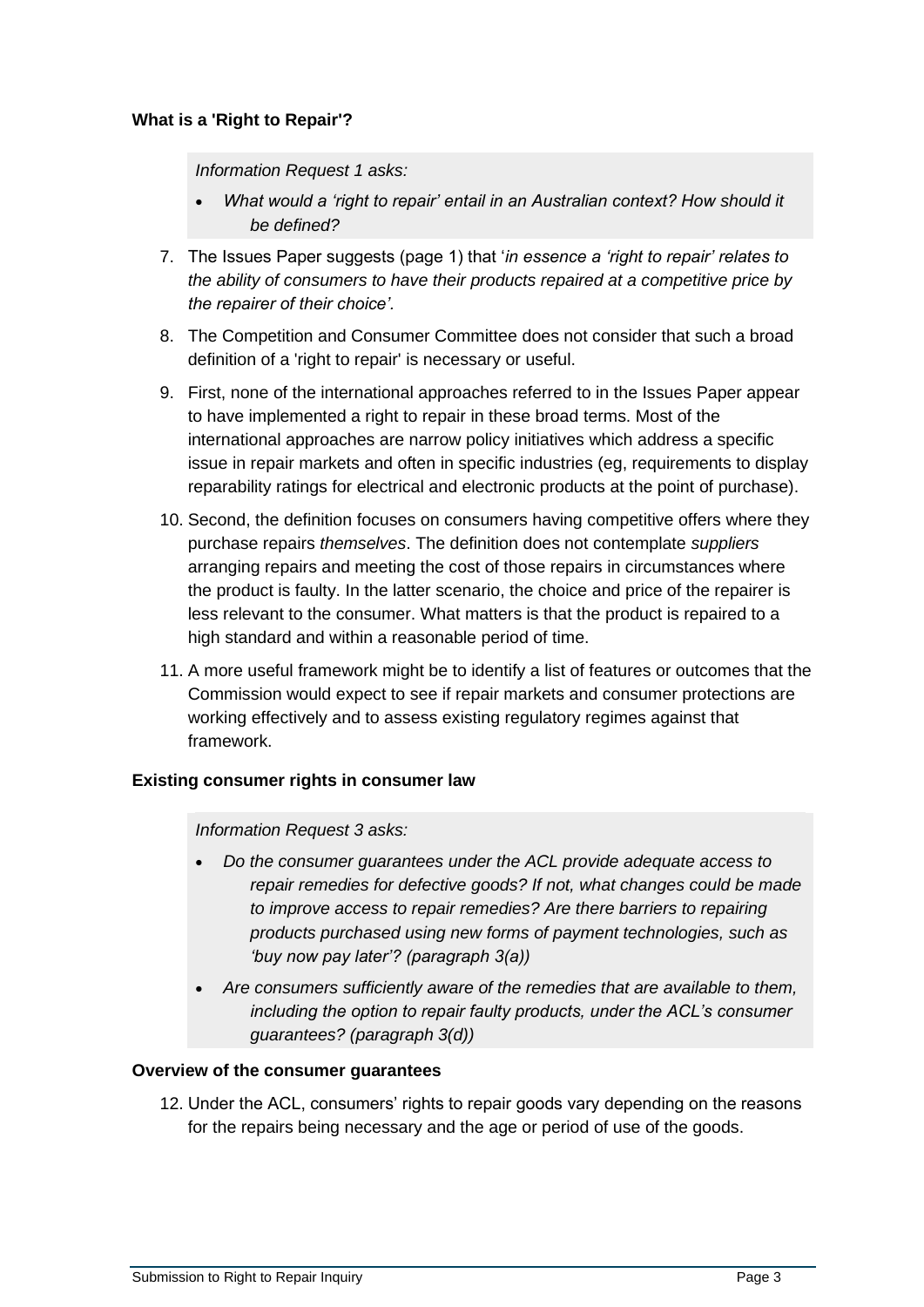- 13. Newly purchased goods will usually come with **manufacturers' express warranties** covering defects for periods of months or years. These are enforceable as contracts and, in addition, one of the consumer guarantees contained in the ACL requires that manufacturers or suppliers (as the case may be) must comply with their express warranties (s59). Goods may also be the subject of 'extended warranties' purchased with them and these are also enforceable as contracts.
- 14. In addition to rights under these warranties, most consumer goods are subject to the **consumer guarantees** under the ACL. Most relevantly, these include a guarantee of 'acceptable quality' (which itself includes a guarantee that the goods are as 'durable' as a reasonable consumer would regard as acceptable). Where a failure to comply with the guarantee of acceptable quality is a 'major failure', consumers are entitled (at their election) to a refund, replacement or repair. For minor failures, the supplier can choose whether to offer a refund, replacement or repair. The guarantee of acceptable quality is not breached if defects were specifically drawn to a consumer's attention before purchase, the consumer inspected the goods before purchase, or if the good becomes defective because of abnormal use by the consumer.
- 15. The period during which goods are covered by express warranties and the ACL guarantee of acceptable quality may represent a large part of the **useful life** of particular goods. For example, there are instances of manufacturers' giving express warranties on the durability of electric motors for seven years or more and, presumably, the ACL guarantees of acceptable quality would apply for at least this long.
- 16. In the case of goods that are **not defective** for the purposes of express warranties or the consumer guarantee of acceptable quality but need to be repaired because components have worn out, the good has been damaged by misuse or accident, or for other reasons, consumers themselves may wish to have the goods repaired and components replaced. There is a consumer guarantee which requires manufacturers and importers to take reasonable action to ensure that spare parts and facilities for the repair of the goods are reasonably available for a reasonable period after purchase. The guarantee does not apply if manufacturers provide written notice to consumers at the time of sale that repairs or spare parts will not be available.

### **Access to repair remedies**

- 17. The Competition and Consumer Committee considers that the consumer guarantees do provide adequate protection to consumers in respect of defective goods, including repair remedies.
- 18. The consumer guarantees are broad and flexibly applied. If a defect becomes apparent during the currency of an express warranty given by the manufacturer or supplier, there is an ACL guarantee that the manufacturer or supplier, as the case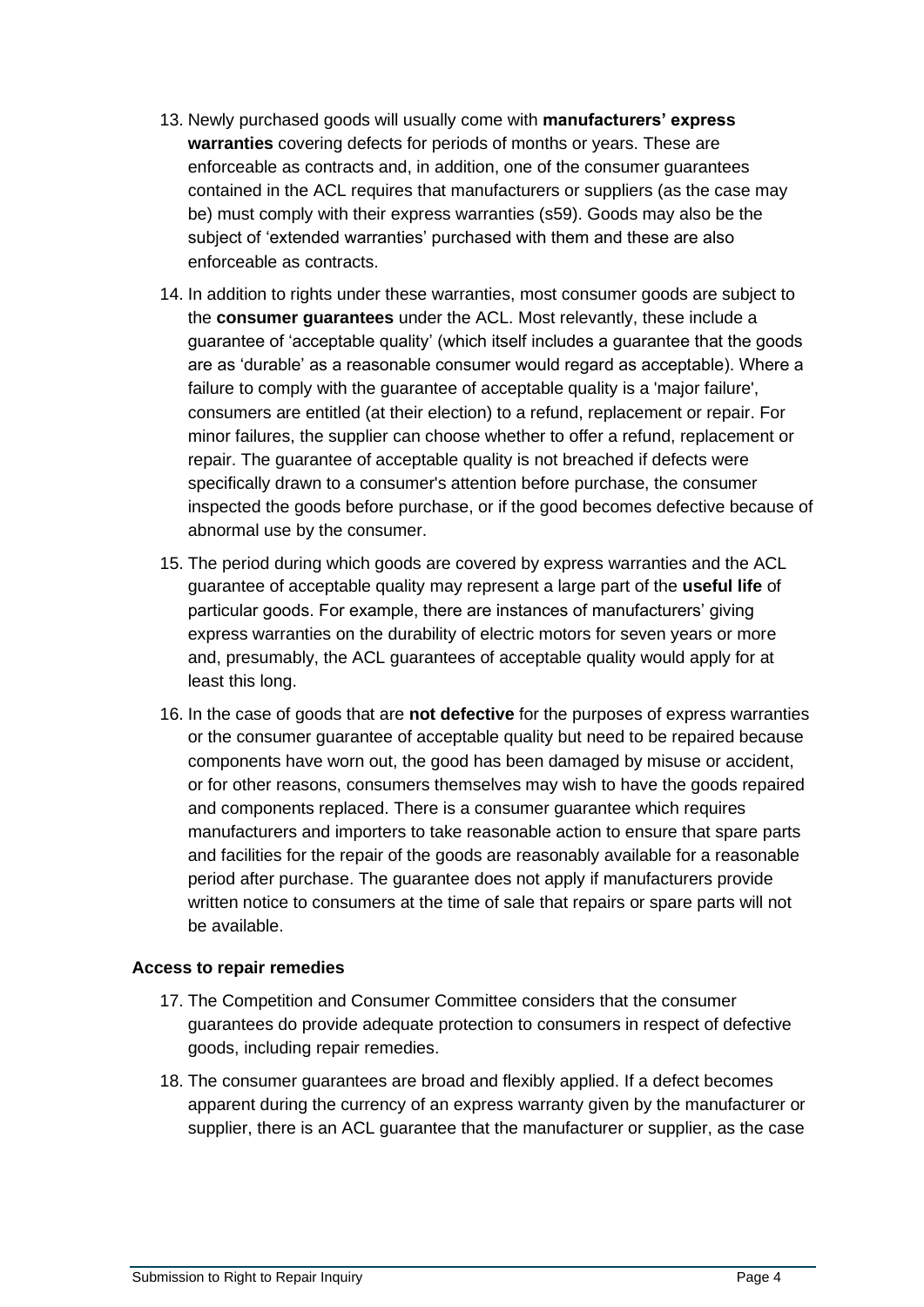may be, will comply with the guarantee (s59). For most consumers, a claim under an express warranty, if applicable, would be the most obvious remedy to consider.<sup>1</sup> In addition, if the goods are covered by the ACL guarantee of 'acceptable quality' (s54) or fitness for disclosed purpose (s55) and there is a major failure, the consumer has remedies against the supplier including a repair, replacement or refund. The consumer can also claim damages against the supplier (s259) or manufacturer (s271).

- 19. These guarantees, and the remedies for non-compliance with them, provide significant protection for consumers. In particular, the guarantee of 'acceptable quality' requires that goods be fit for all the purposes for which goods of that kind are commonly supplied, acceptable in appearance and finish, free from defects, and as safe and durable 'as a reasonable consumer fully acquainted with the state and condition of goods (including any hidden defects of the goods) would regard as acceptable' having regard to the following matters:
	- a. the nature of the goods;
	- b. the price of the goods (if relevant);
	- c. any statement made about the goods on any packaging or label on the goods;
	- d. any representation made about the goods by the supplier or manufacturer of the goods; and
	- e. any other relevant circumstances relating to the supply of the goods.  $($ s54 $(2)$ , $(3)$  $)$
- 20. A consumer's right to reject defective goods for failure to comply with a guarantee (s259) depends on whether the defect is 'major' as defined in section 260. A failure is a 'major failure' if the goods 'would not have been acquired by a reasonable consumer fully acquainted with the nature and extent of the failure'.
- 21. The combined effect of these provisions is that if goods are 'defective' according to reasonably broad consumer notions of 'defect', the guarantee of 'acceptable quality' is very likely to provide remedies to the consumer. So broad is the definition of major failure that, more often than not, the consumer will also be entitled to choose their remedy. Indeed, the Competition and Consumer Committee has previously expressed a concern that the definition of major failure over-captures major faults because no consumer would choose a particular good if he or she were aware that it was faulty (regardless of the magnitude of the fault).2
- 22. As noted in the Issues Paper (page 5), the availability of repairs under the ACL may be affected by several factors, including:
	- a. consumer awareness of their rights;

<sup>1</sup> The consumer may have purchased an 'extended warranty' from the supplier or a third party and, if the defect becomes apparent during the currency of that warranty, the consumer may have a remedy under it.

<sup>&</sup>lt;sup>2</sup> See Submission to the Interim Report of the Australian Consumer Law Review dated 30 June 2017.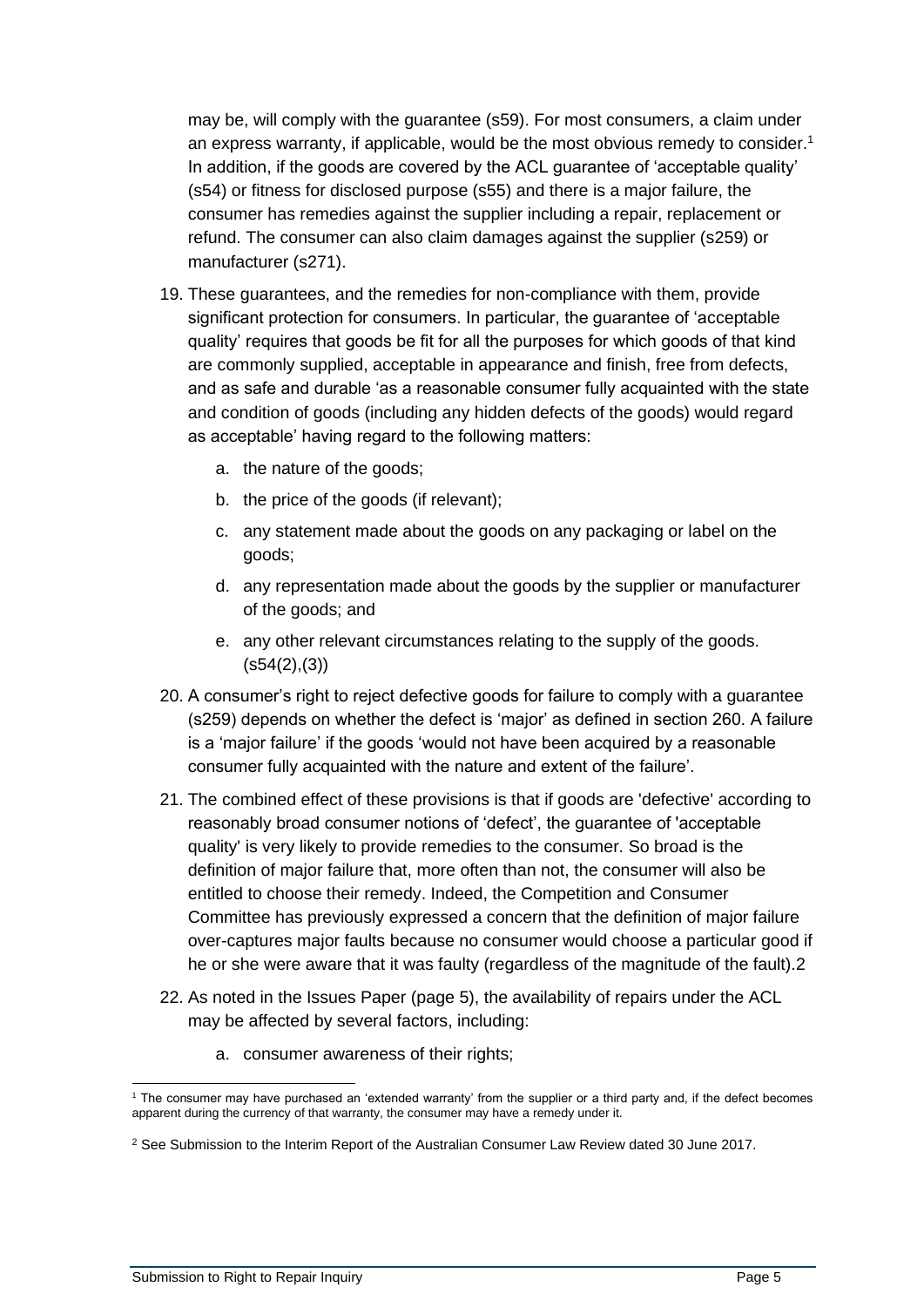- b. that the consumer guarantee of acceptable quality is not breached by reason of consumer-caused damage;
- c. that the consumer guarantee of acceptable quality is not breached if the consumer inspected the goods prior to purchase and ought reasonably to have identified the defect;
- d. in respect of goods which fall outside the threshold of the consumer guarantees (from 1 July 2021, these are goods for business purposes if purchased for more than \$100,000); and
- e. that repair facilities and spare parts are only required to be 'reasonably' available for a 'reasonable' period of time (and that this guarantee does not apply if the consumer received written notice at the time of sale that repairs and spare parts would not be available).
- 23. With the exception of consumer awareness issues, the Competition and Consumer Committee does not regard any of these factors as 'unnecessary barriers to repairs'. Rather, each of these limitations reflects a careful balancing of the interests of consumers, retailers and manufacturers. For example, suppliers ought not to bear the cost of defective goods where the consumer treated the good abnormally or purchased the good at a discount and fully informed of the defect. To require suppliers to provide remedies in these scenarios would represent an unacceptable compliance burden on business, increasing compliance costs and ultimately increasing the cost of goods to consumers.

## **Changes to improve access to repair remedies**

- 24. The Competition and Consumer Committee remains of the view that there are some aspects of the consumer guarantees regime which could be clarified so that traders and consumers alike have greater certainty about their application. In particular:
	- a. the distinction between major and minor failures in the consumer guarantees is intended to strike a balance between the rights of consumers and traders – while consumers can choose a refund, repair or replacement for a major failure, traders can select the most cost-effective remedy in the case of minor failures. Notwithstanding this policy objective, in practice, the definition of major failure is so broad that it leaves the provisions regarding non-major failures with little room to operate. The Competition and Consumer Committee considers that this issue merits further consideration by the Commission.
	- b. in respect of the consumer guarantee as to repairs and spare parts, the Competition and Consumer Committee considers that further guidance on when repairs and spare parts are 'reasonably available' and what is a 'reasonable period of time' would be of assistance. This could be done by way of regulatory guidance or statutory clarification. Regulatory guidelines can provide a detailed explanation as to scope and application. For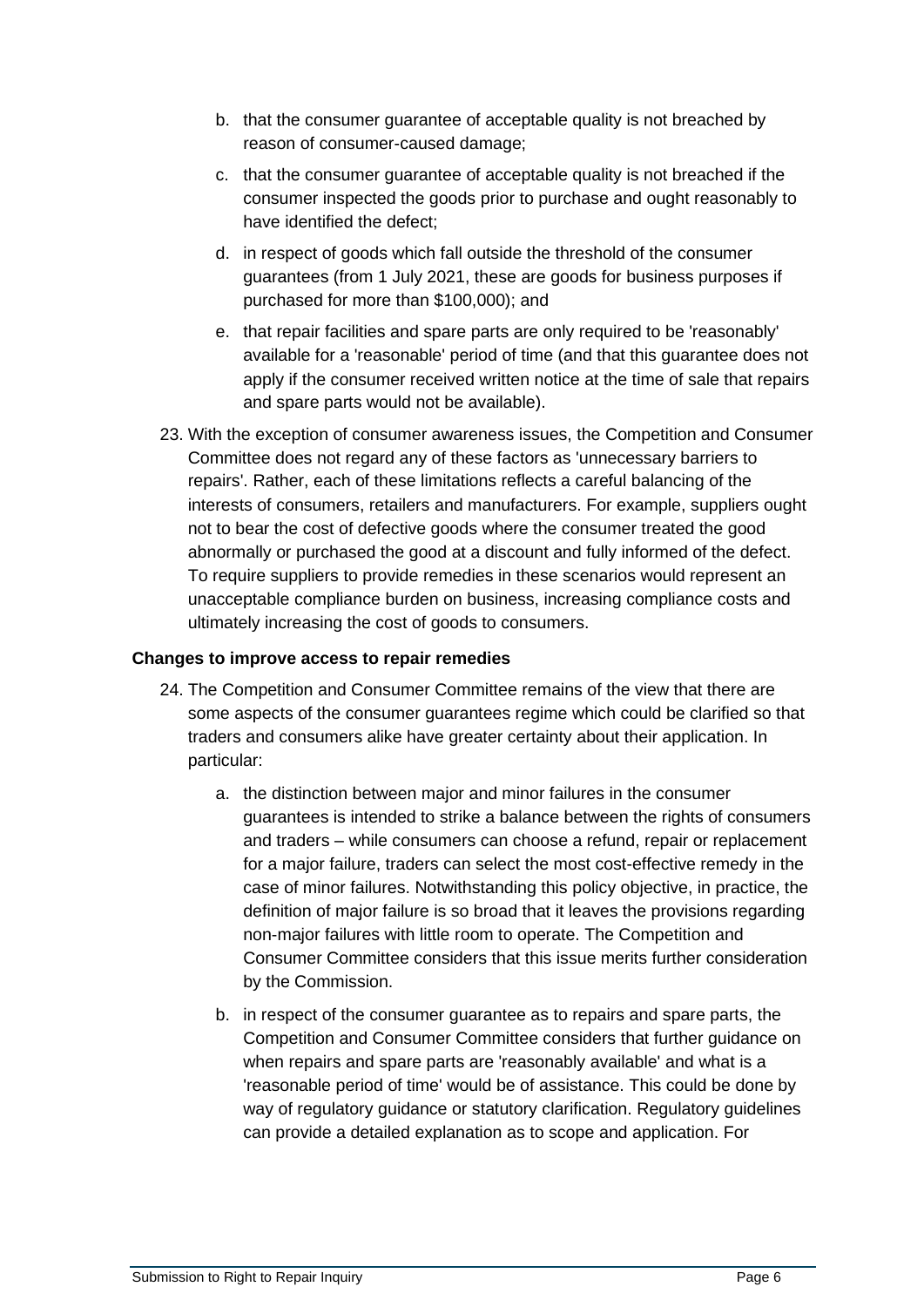example, after undertaking a study into specific consumer products (perhaps in conjunction with consumer groups), the ACCC could publish information as to what it considers could be 'reasonable' availability of parts and 'reasonable' time, in respect of different categories of goods. Nonetheless any such guidance should be clear that it is only guidance and not an authoritative interpretation of what is 'reasonable' in all situations. If there is to be statutory clarification, the Competition and Consumer Committee considers that it should – for consistency – include a nonexhaustive list of factors that are relevant to determining if repairs and spare parts have been made reasonably available, in a manner similar to how the *Competition and Consumer Act 2010* (Cth) lists factors to take into account when determining whether goods are 'durable'. The definition would be specific to that section, and not applicable to the word 'reasonable' elsewhere in the Act.

- 25. The Competition and Consumer Committee also notes that in September 2019, Consumer Affairs published guidelines on the guarantee as to acceptable quality and 'durability'. The Competition and Consumer Committee had long advocated for further regulatory guidance as to the meaning of these concepts and was supportive of the introduction of these guidelines. The Competition and Consumer Committee considers that these guidelines should be regularly reviewed, with additional practical examples added over time to assist both traders and consumers to better understand these concepts.
- 26. The Competition and Consumer Committee agrees that consumer awareness is one barrier to consumers seeking remedies under the consumer guarantees, however notes that this is an issue with any consumer protection (including any new 'right to repair'). The Competition and Consumer Committee is supportive of additional public awareness campaigns being undertaken to enhance consumer awareness of the protections being available to them.
- 27. Finally, as the Issues Paper mentions, 'recourse through tribunals or courts can be costly or limited to certain transactions' (page 7). This raises the issue of access to justice more broadly and would probably be more effectively addressed by a general inquiry on that particular topic.

### **Repair Markets**

### *Information Request 4(f) asks:*

- *Are the restrictive trade practices provisions of the CCA (such as the provisions on misuse of market power, exclusive dealing or anticompetitive contracts) sufficient to deal with any anti-competitive behaviours in repair markets?*
- 28. The Issues Paper asks whether the restrictive trade practices provisions of the CCA, such as the provisions on misuse of market power, exclusive dealing or anti-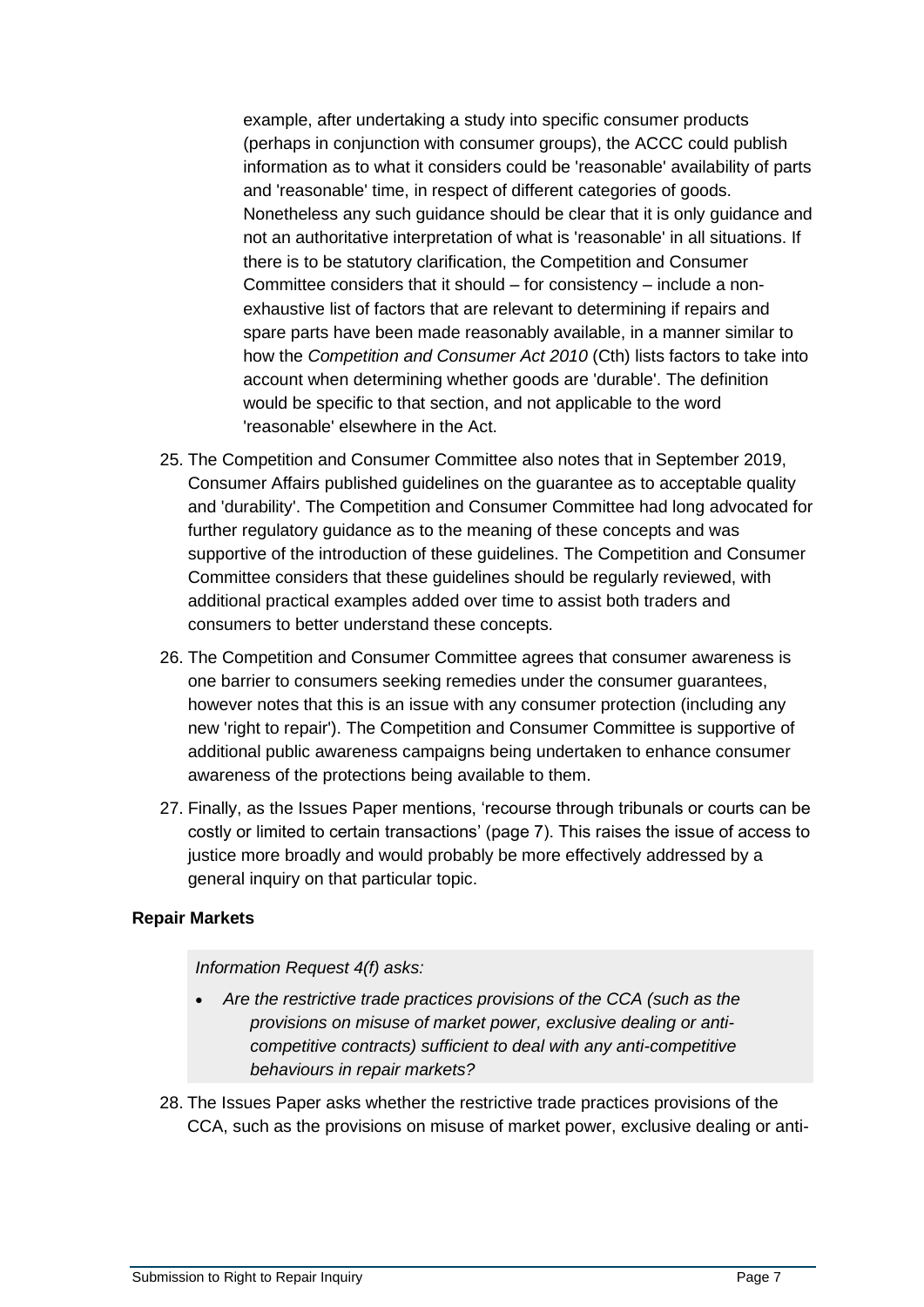competitive agreements, are sufficient to deal with any anti-competitive behaviours in repair markets (Information Request 4(f)).

- 29. There is nothing in the Issues Paper to support the view that the restrictive trade practices provisions of the CCA (in particular, sections 45, 46 and 47) would be found to be inadequate if put to the test in appropriate cases. A policy underpinning the competition law is that there should be a strong preference for general rules applicable to all sectors and activities of the economy rather than more specific, industry or activity-specific rules. There would need to be strong evidence of a need to depart from this approach before amendments to these provisions could be contemplated.
- 30. If there are special barriers to competition in a particular sector of the economy (such as, for example, in motor vehicle repairs) that justify regulatory intervention beyond the general provisions of the CCA, the Commission could consider the possibility of a code of conduct specifically tailored to that sector. There are a number of such codes of conduct prescribed under section 51AE (see also sections 51ACA and 51AD). The possibility of declaring information standards under sections 134 and 135 of the ACL might also be considered. However, the case for any such intervention would need to be well established by the evidence and would need to be made on a sector-specific basis after a focused review, eg by the ACCC.

## **Planned Product Obsolescence**

### *Information Request 6 asks:*

- *How can the Commission distinguish between planned product obsolescence and the natural evolution of products due to technological change and consumer demand? (paragraph 6(b))*
- *What measures do governments currently use to prevent planned obsolescence or mitigate its effects (in Australia and overseas)? How effective are those measures? (paragraph 6(d))*
- 31. The Commission should not consider any laws prohibiting planned obsolescence (as suggested in Table 1 of the Issues Paper). If it is the case that any intervention can be justified (which is not yet apparent), such intervention should be less intrusive, such as the imposition of information requirements. This is for a number of reasons.
- 32. It is next to impossible for anyone to confidently distinguish between planned obsolescence and the natural evolution of products. Attempting to do so would run a serious risk of error every time it tried. This highlights the fundamental difficulty with any regulatory intervention in relation to planned obsolescence. The process of product design and production involves consideration and balancing of a multitude of factors, including costs, price points, technological change, consumer preferences, appearance, function, manufacturing techniques and many more. It is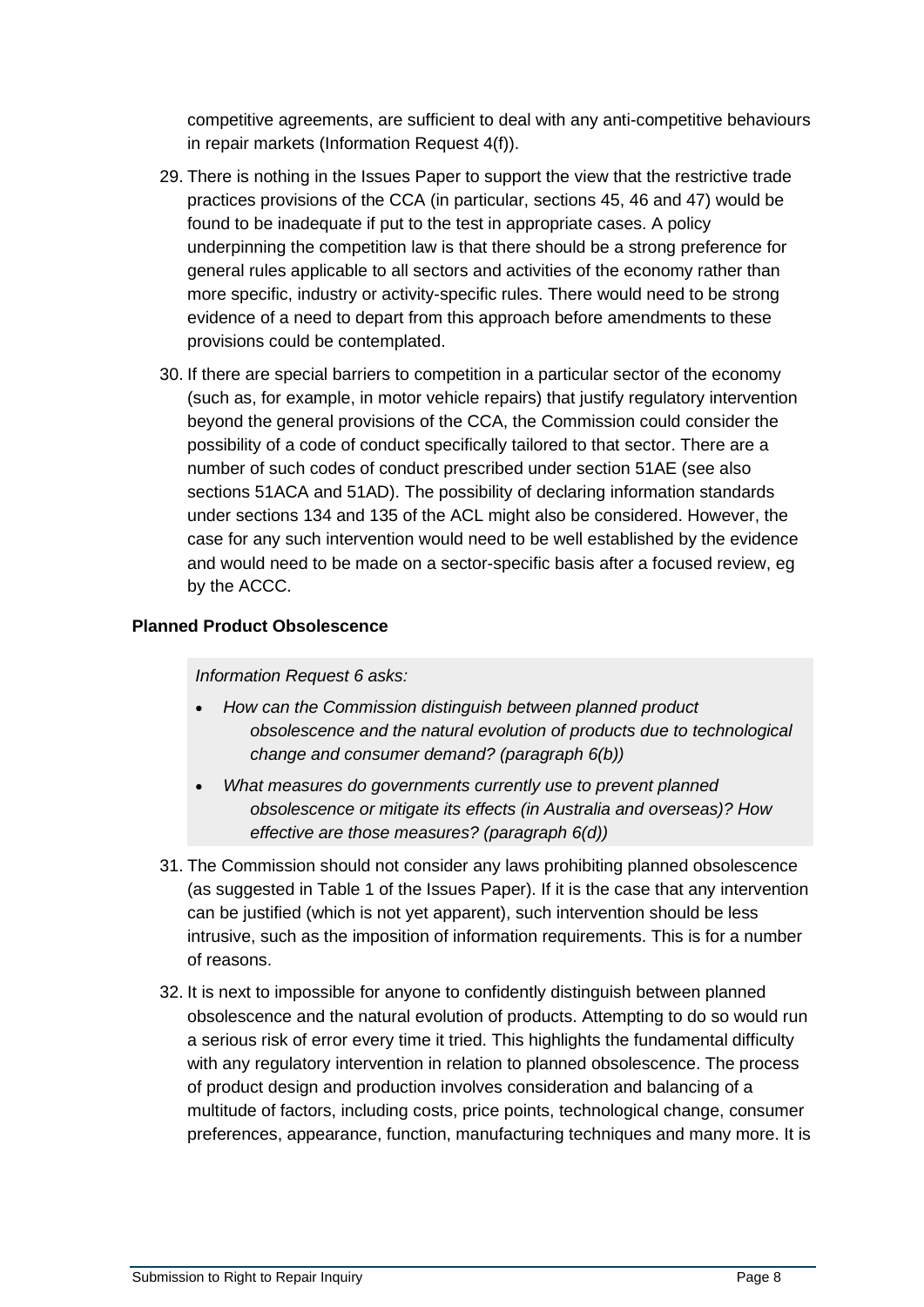highly doubtful that regulatory intervention in this process would achieve a better result for consumers than the market. Indeed, it could easily have the opposite effect.

- 33. This is not to say that concerns about planned obsolescence are not legitimate. There are currently numerous consumer law proceedings against OEMs worldwide alleging that the manufacturer deliberately slowed down or degraded the user functionality of their products in order to push consumers to purchase new versions of those products. Nevertheless, in Australia, the ACL already provides a large measure of protection against consumer detriment resulting from any planned obsolescence. This is not only through the use of consumer guarantees, but also the preventative effects of provisions such as those prohibiting unconscionable conduct and misleading or deceptive conduct.
- 34. This is recognised in the Issues Paper. To the examples of provisions in the ACL that could capture the types of planned obsolescence that gives rise to consumer harm listed on pages 19-20 of the Issues Paper could be added the general prohibitions on misleading and deceptive conduct (s18) and false or misleading representations (s29), insofar as manufacturers or retailers engage in such conduct in pursuit of planned obsolescence. For instance, a retailer that represents to consumers that a mobile phone will continue to receive software updates for a certain time (or is silent when asked) while knowing that the product is planned to be phased out, would likely contravene one or both of those sections.
- 35. Reliance on these provisions is sufficient, and avoids needing to tackle the vexed questions of, amongst others:
	- a. how to define 'planned obsolescence', particularly in the context of dynamic and innovative modern consumer product markets;
	- b. how to accurately determine what types of 'planned obsolescence' conduct actually harms consumers (outside of the bounds of the current consumer law) such that remedies are required, whilst avoiding Type I and Type II errors; and
	- c. how to design remedies that best ameliorate that consumer harm (if indeed any exists) while at the same time avoiding imposing undue cost on OEMs that stifles innovation.

### **Implications for E-Waste**

### *Information Request 7(e) asks:*

- *How can a right to repair policy further reduce the net costs of e-waste in Australia and would such an approach be an effective and efficient means of addressing the costs of e-waste to the community?*
- 36. The challenge of managing e-waste requires consideration of many factors, the possibility of a right to repair being only one, and a relatively minor one at that. For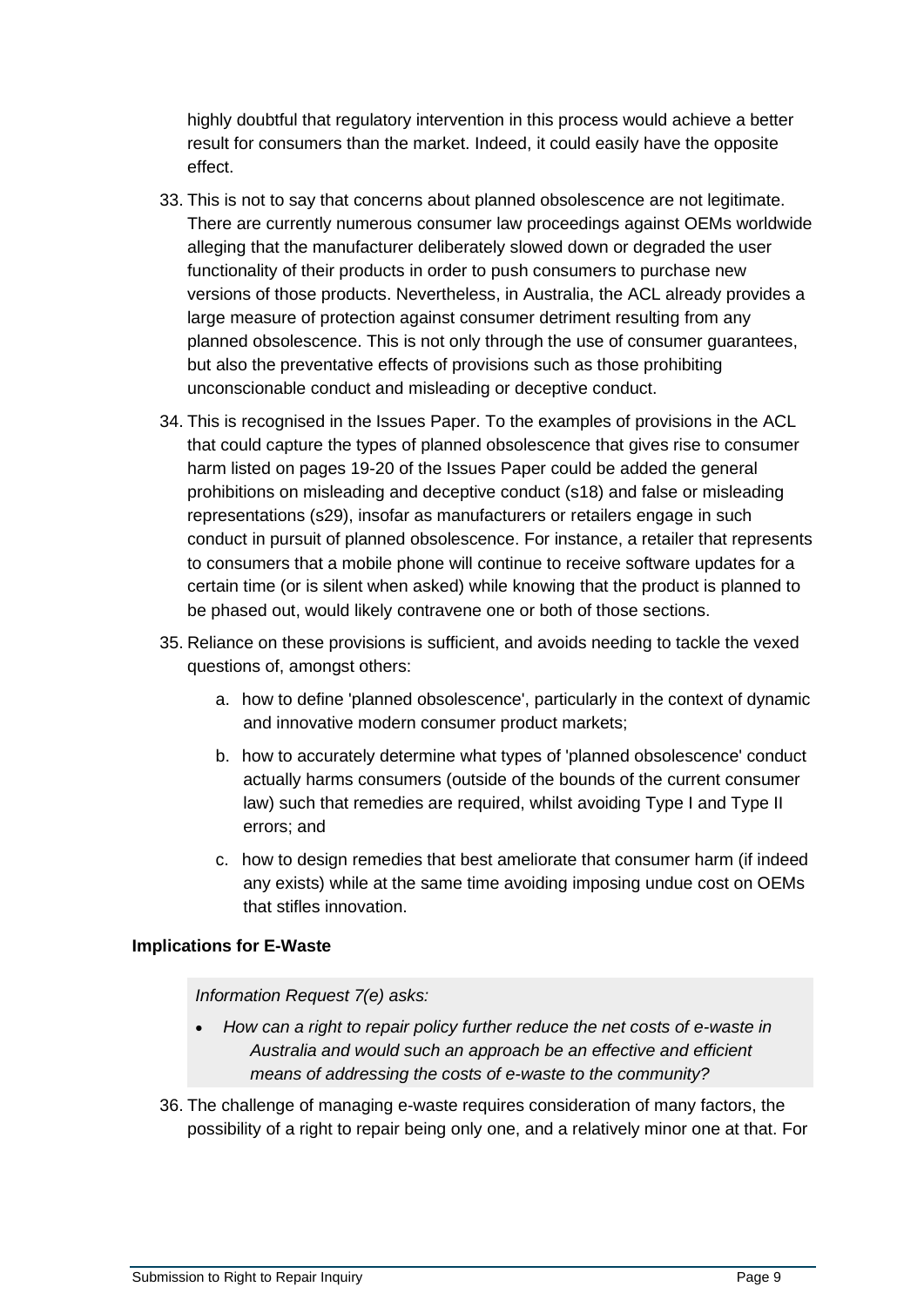the same reasons suggested in the previous section, it is doubtful that a regulated right to repair would contribute significantly to further reduction of net e-waste costs or provide an effective and efficient means of addressing those costs.

## **Possible policy options**

### *Information Request 8 asks:*

- *What policy reforms or suite of policies (if any) are necessary to facilitate a 'right to repair' in Australia? (paragraph 8(a))*
- *Are there any other barriers to repair and/or policy responses that the Commission should consider? (paragraph 8(b))*
- 37. As discussed above, the Competition and Consumer Committee is of the view that the framework of existing competition and consumer laws is appropriate and there is no need for a broad 'right to repair'.

# **Part B:**

## **Introduction**

- 38. The Intellectual Property Committee observes that intellectual property (**IP**) law in Australia has recently changed to facilitate repair, and in this context it does not support introducing a further general right of repair. As noted in the Issues Paper, there are both benefits (including the potential for reduced price for the original product and safety, interoperability, liability and reputational issues with nonoriginal equipment manufacturer parts/repair) and limitations (particularly increased cost of repair). The cost-benefit analysis may vary for different products and markets.
- 39. Our anecdotal observation from cases where IP rights are enforced in relation to repair is that there are cases where repair is a planned profit centre commonly associated with offering the original product at a lower price than would otherwise be the case as in the well-known case of printers and printer cartridges. In other cases, repair is unprofitable and the supplier's concern is about issues of safety, interoperability, liability or product reputation, for example resulting from product failure after poor quality repair.
- 40. A significant development that has occurred since this inquiry's terms of reference were received is the decision of the High Court of Australia in *Calidad Pty Ltd v Seiko Epson Corporation* (2020) 384 ALR 577; [2020] HCA 41 (**Calidad**). In that decision, a plurality of the High Court held that the doctrine of exhaustion applies to patentees' rights in Australia. As a result, subject to any contractual arrangements, a patentee's exclusive rights in respect of a patented product will be exhausted on the sale of that product. This approach replaces the 'implied licence'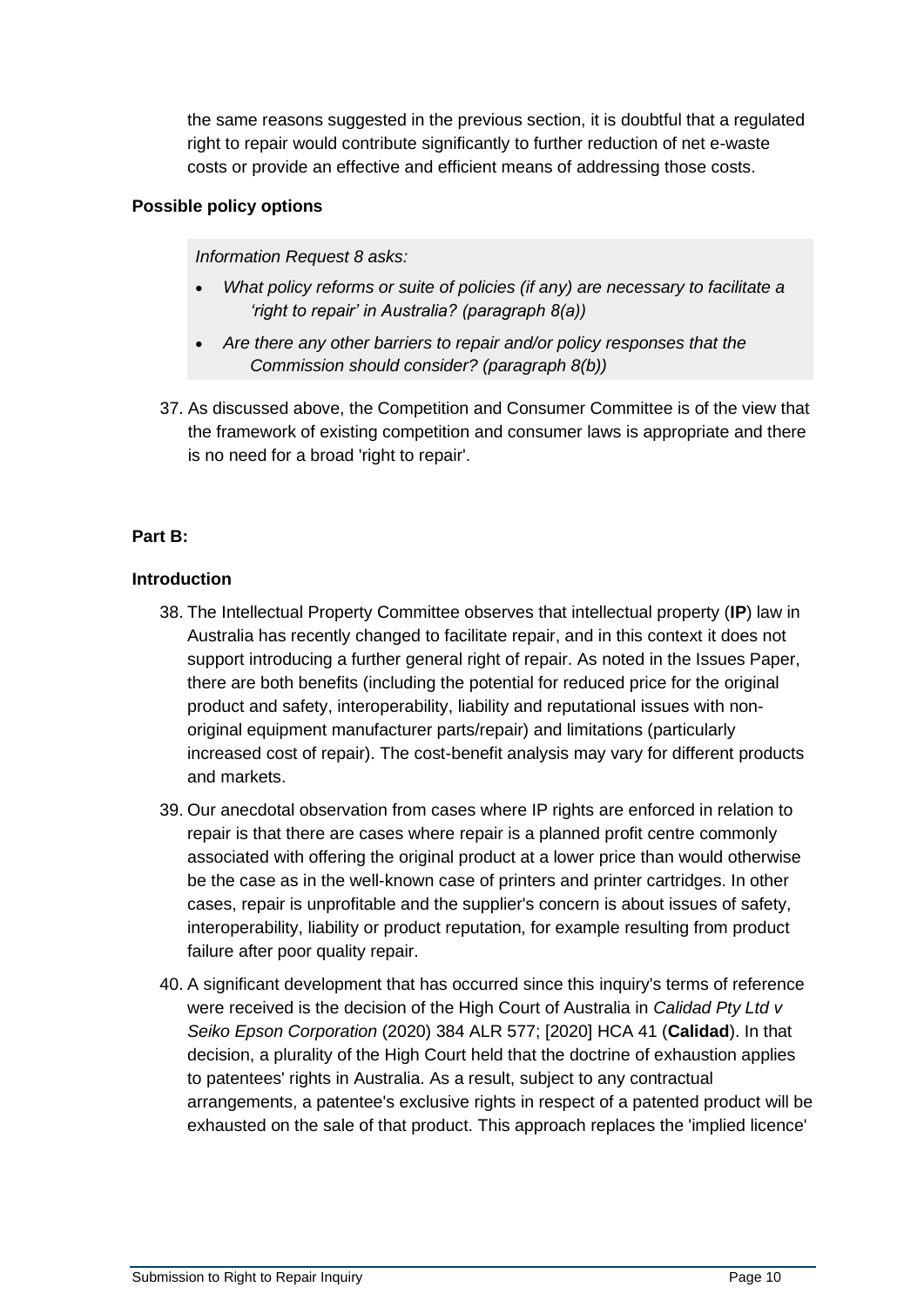doctrine endorsed by the Privy Council in *National Phonograph Co of Australia Ltd v Menck* (1908) 7 CLR 481, under which purchasers were taken to obtain an implied licence to exploit the patentee's rights to the extent necessary to use and sell the product.

41. The *Calidad* decision makes it clear that patentees' rights are subject to exhaustion on sale in Australia and brings Australian jurisprudence in line with that of trading partners such as the United States (US) and the European Union.<sup>3</sup> It appears the reasoning in the decision may be applied in relation to other IP rights including, particularly, copyright.

# **Repairs by consumers or independent third parties**

*Information Request 5(a) asks:*

- *To what extent do current IP laws already facilitate repairs by consumers or independent third parties?*
- 42. Various aspects of existing IP laws operate to facilitate repairs by consumers and independent third parties.
- 43. There is an express provision in section 72 of the *Designs Act 2003* (Cth). Although that provision has existed since the Act was initially passed nearly 20 years ago, it has only recently been considered by the Federal Court in *GM Global Technology Operations LLC v SSS Auto Parts Pty Ltd* (2019) 139 IPR 199; [2019] FCA 97. That decision illustrated the difficulty faced by registered design owners against whom the defence is raised, in light of the fact that the Act places the onus on the design holder to establish that the use was not for repair purposes. In that case, the design owner failed to do so except in relation to a small number of transactions, with the result that the 'repair' defence was largely made out.
- 44. While the High Court was dealing with the doctrine of exhaustion in the context of patents, the plurality's reasoning may also support the application of the doctrine in the context of other forms of IP.<sup>4</sup>
- 45. It is noteworthy that, in many other jurisdictions in which the doctrine of exhaustion applies to patents, it also applies to other forms of IP. For example, in the US,

<sup>4</sup> See, eg, Michael Williams and Vanessa Farago-Diener, "Rewriting Judicial History or Just Refilling Ink? Patents and the Right to Repair in Australia Post-Calidad: "Logic, Simplicity and Coherence with Legal Principle" Prevail over "Rights which They Have Held for More Than a Century" (2020) 31 *Australian Intellectual Property Journal* 147 at 159; Kellech Smith and Tim Rankin, "Death of the Implied Licence: High Court Adopts the Doctrine of Exhaustion in Australia", *Ashurst* (13 November 2020) [<https://www.ashurst.com/en/news-and-insights/legal-updates/death-of-the-implied-licence-high-court-adopts](https://www.ashurst.com/en/news-and-insights/legal-updates/death-of-the-implied-licence-high-court-adopts-the-doctrine-of-exhaustion-in-australia/)[the-doctrine-of-exhaustion-in-australia/>](https://www.ashurst.com/en/news-and-insights/legal-updates/death-of-the-implied-licence-high-court-adopts-the-doctrine-of-exhaustion-in-australia/); Alana Long and Stephanie Rawlinson, "High Court Adopts Exhaustion Doctrine for Patent Products, Jettisoning the "Implied Licence Doctrine" in Australia", *Gadens* (26 November 2020) [<https://www.gadens.com/legal-insights/high-court-adopts-exhaustion-doctrine-for-patent](https://www.gadens.com/legal-insights/high-court-adopts-exhaustion-doctrine-for-patent-products-jettisoning-the-implied-licence-doctrine-in-australia/)[products-jettisoning-the-implied-licence-doctrine-in-australia/>](https://www.gadens.com/legal-insights/high-court-adopts-exhaustion-doctrine-for-patent-products-jettisoning-the-implied-licence-doctrine-in-australia/).

<sup>3</sup> See, eg, *Impression Products, Inc v. Lexmark International, Inc*, 137 S. Ct. 1523 (2017).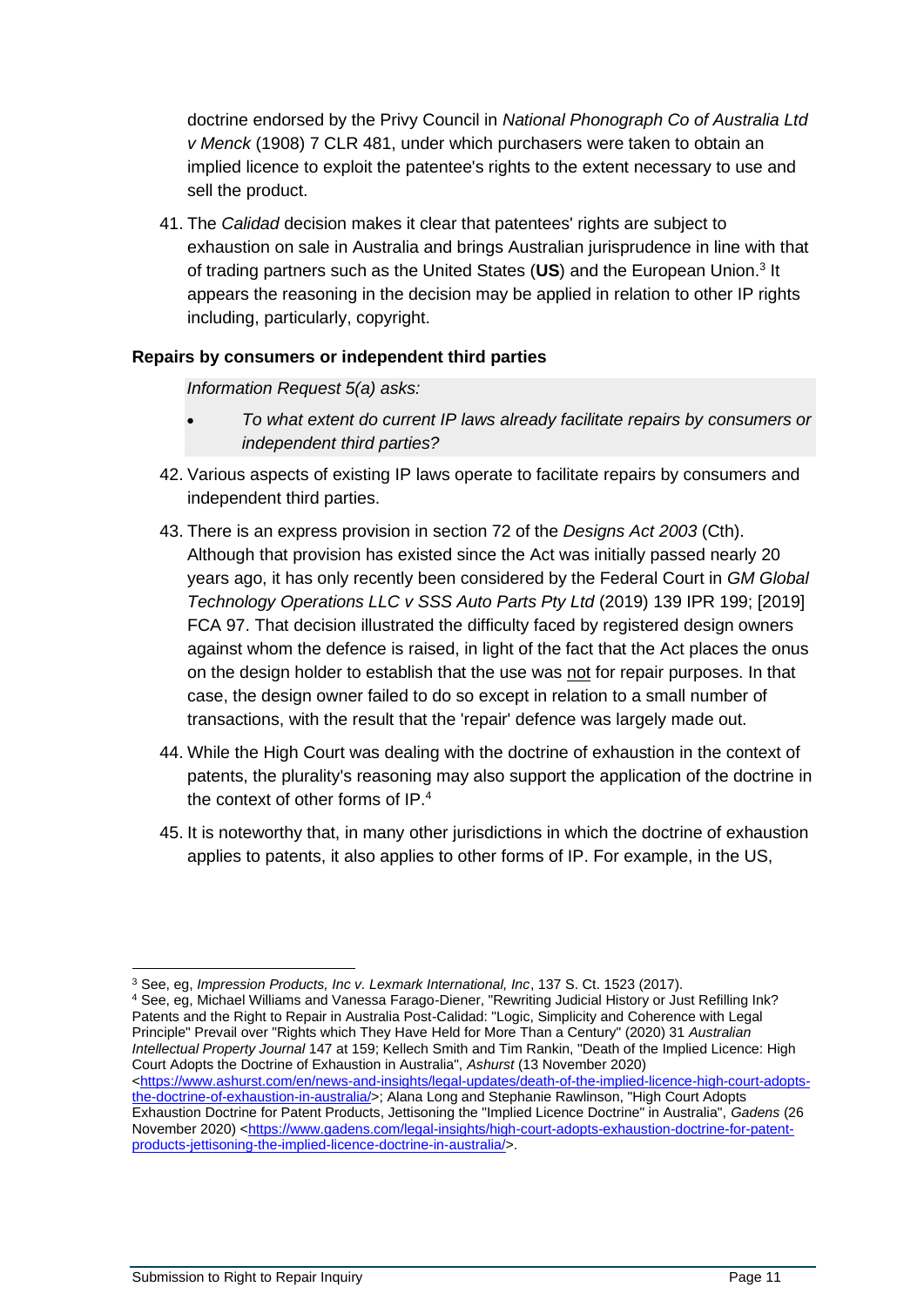similar (albeit slightly different) doctrines of exhaustion apply in relation to patents,<sup>5</sup> copyright<sup>6</sup> and trade marks.<sup>7</sup> The same is true of the European Union.<sup>8</sup>

46. If the same principles apply to copyright this will facilitate repair in the context of copyright protection. For the time being, there is uncertainty as to whether and how *Calidad* will be applied in the context of copyright. We do not suggest that amendments to the Copyright Act should be adopted before this is clarified as it is likely to create overlapping or conflicting rights.

# **Are there any aspects of IP laws where consumers' rights with respect to repairs are uncertain?**

*Information Request 5(b) asks:*

- *Are there any aspects of IP laws where consumers' rights with respect to repairs are uncertain?*
- 47. *Calidad* is a recent decision which inevitably leaves some uncertainty with respect to the limits of consumers' repair rights.
- 48. One particular uncertainty is where to draw the line between 'repair' and 'making'. However, in the Intellectual Property Committee's submission this is something that can only be resolved by the courts on a case-by-case basis.
- 49. We also observe that, notwithstanding the High Court's endorsement of the doctrine of exhaustion, that does not necessarily preclude a role for implied licences which may well continue to have a role in conjunction with exhaustion particularly in relation to method inventions and copyright.

# **Do current IP protections pose a significant barrier to repair in Australia?**

*Information Request 5(c) asks:*

- *Do current IP protections pose a significant barrier to repair in Australia?*
- 50. As a practical matter, the Intellectual Property Committee notes that it is only very rarely that IP protection has been deployed in relation to repairs conducted *by consumers* themselves.
- 51. Instead, these barriers typically arise in the context of business use and particularly in the context of businesses that repair consumer goods, provide non-

<sup>5</sup> See *Impression Products, Inc v. Lexmark International, Inc*, 137 S. Ct. 1523 (2017).

<sup>6</sup> See *Bobbs-Merrill Co v. Straus*, 210 US 339 (1908); 17 USC § 109.

<sup>7</sup> See, eg, *A Bourjois & Co, Inc v. Katzel*, 275 F 539 (2d Cir 1921); *Champion Spark Plug Co v. Sanders*, 331 US 125 (1947); *Olympus Corp v. United States*, 794 F.2d 315 (2d Cir 1986); *NEC Elecs v. CAL Circuit Abco, Inc*, 810 F.2d 1506 (9th Cir 1987).

<sup>8</sup> See, eg, *Centrafarm and Adriaan de Peijper v Sterling Drug Inc* (C-15/74); *Directive 2001/29/EC of the European Parliament and of the Council of 22 May 2001 on the Harmonisation of Certain Aspets of Copyright and Related Rights in the Information Society* (OJ L 167, 22.6.2001) article 4; *Directive 2015/2436 of the European Parliament and of the Council of 16 December 2015 to Approximate the Laws of the Member States relating to Trade Marks* (OJ L 336, 23.12.2015) article 15; *Directive 98/71/EC of the European Parliament and of the Council of 13 October 1998 on the Legal Protection of Designs* (OJ L 289, 28.10.1998) article 15.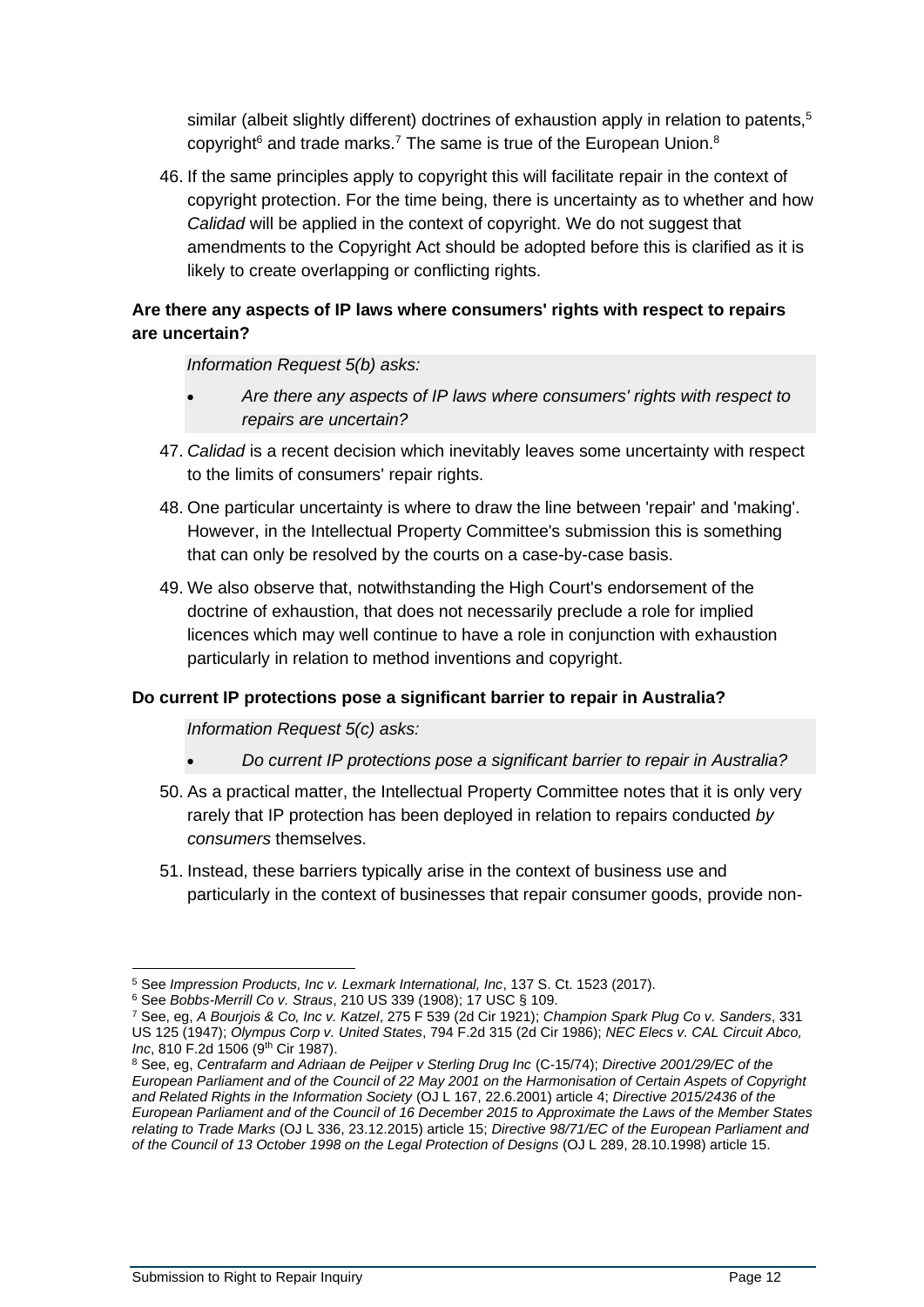OEM parts, etc. It is these businesses that are predominantly impacted by IP protections in this space.

- 52. As a result of *Calidad*, IP protections provide less of a barrier than previously. In most cases the main residual barriers are likely to be physical or software protection measures such as encryption rather than IP legal rights. However there are some particular issues which arise with copyright.
- 53. Technological protection measures (**TPMs**) may pose a barrier to repair in some cases. The *Copyright Act 1968* (Cth) creates both civil and criminal liability for anyone who circumvents a TPM (sections 116AN, 132APC), manufactures a circumvention device for a TPM (sections 116AO, 132APD) or provides a circumvention service for a TPM (sections 116AP, 132APE). Maximum penalties for these offences reach 550 penalty units (currently \$122,100) and/or five years imprisonment.
- 54. It is notable that the definitions of 'access control technological protection measure' and 'technological protection measure' in section 10(1) exclude any device, product, technology or component to the extent that it:

if the work is a computer program that is embodied in a machine or device—restricts the use of goods (other than the work) or services in relation to the machine or device.

- 55. The aim of this passage is to decline protection to, for example, printer manufacturers seeking to restrict the use of generic cartridges in their printers, or garage door manufacturers seeking to prevent the use of competitors' remote control garage door openers.<sup>9</sup>
- 56. Further, the *Copyright Regulations 2017* (Cth) provide a defence/exception to sections 116AN and 132APC in relation to:

the gaining of access by a person to copyright material that is protected by a technological protection measure that interferes with or damages a product in which it is installed (the **host product**) or another product used in conjunction with the host product:

(i) to prevent damage, or further damage, to the host product or another product by the technological protection measure; or

(ii) to repair the host product or another product (if circumvention of the technological protection measure is necessary to enable the repair to be carried out) …

57. The outcome is that these measures will not prevent circumvention in the context of repair of machines or devices but they may still be used to prevent circumvention in the context of repair of electronic files or software, and indeed make it a criminal offence.

<sup>9</sup> Explanatory Memorandum to the Copyright Amendment Bill 2006 (Cth).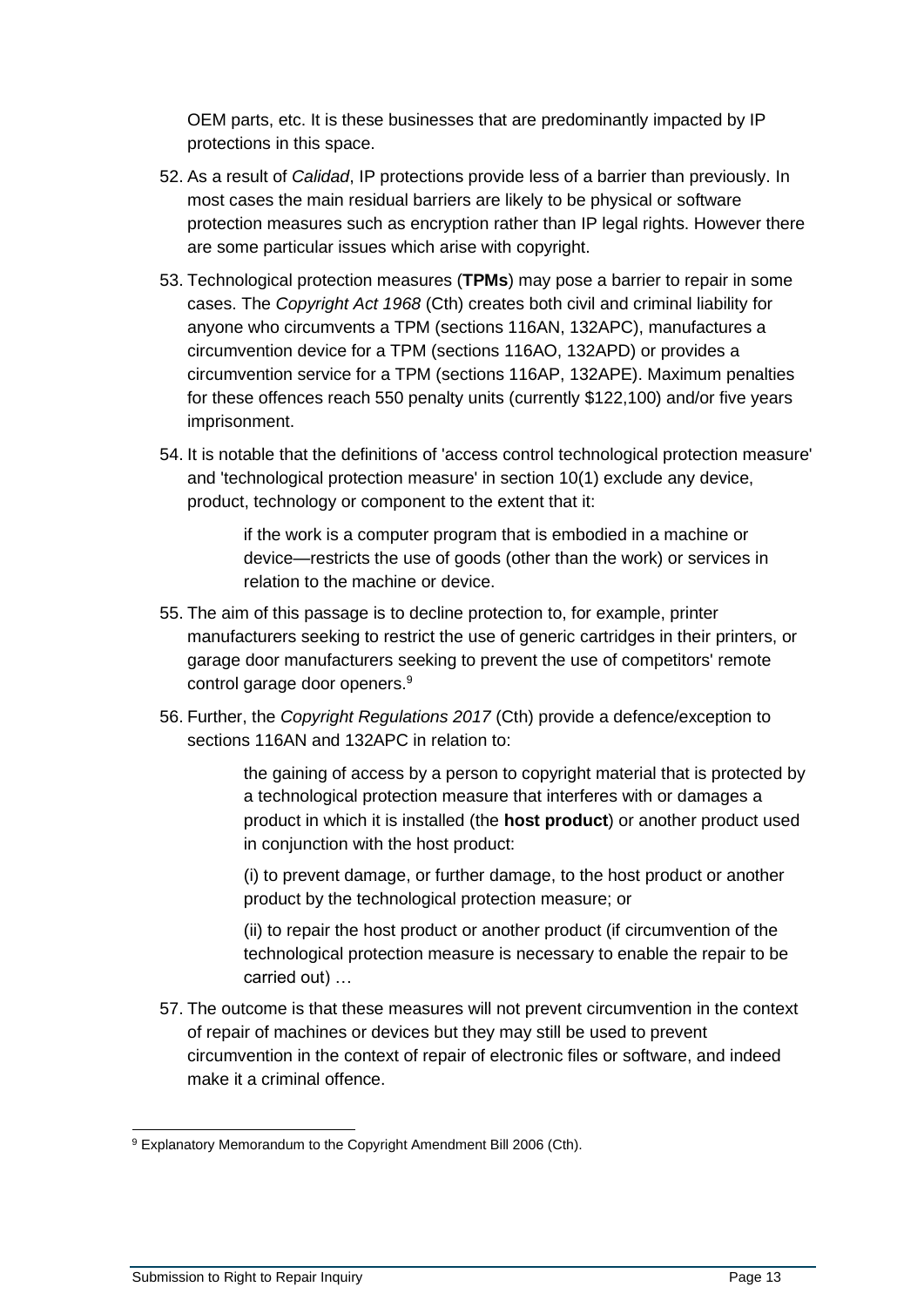58. The second area of concern in relation to copyright specifically is that repair is likely to require copying, for example to make a new error-free copy of a file or software. Making a new error-free copy may involve principles different from exhaustion. In the US the issue does not arise because the making of such copies falls within the general fair use defence. Australia has no such defence and – with the exception of the Y2K-era section 47E which permits the reproduction of computer programs to correct errors only where a working copy is not available 'within a reasonable time at an ordinary commercial price' – there is no corresponding fair dealing defence dealing with repair.

# **In what ways might government facilitate legal access to embedded software in consumer and other goods for the purpose of repairs?**

## *Information Request 5(d) asks:*

- *In what ways might government facilitate legal access to embedded software in consumer and other goods for the purpose of repairs?*
- 59. The post-*Calidad* principles of exhaustion appear to permit access to embedded software in patented goods. Access to embedded software was specifically considered and permitted in corresponding US litigation. Additional comments on the key decisions are provided in Schedule 1.
- 60. However, there are two matters which should be considered:
	- a. The first is to extend the scope of the exemption to the TPMs to include repair of defective software.
	- b. The second is to consider the adoption of a general fair use defence in relation to copyright. This would make the Australian position consistent with the US position. A fair use defence is a measure which the Intellectual Property Committee has previously recommended for general reasons.<sup>10</sup> The government has rejected Australian Law Reform Commission and Productivity Commission recommendations to this effect but this sort of case is a further reason why it should be reconsidered.

# **Other considerations**

- 61. It is notable that the assumptions that repair has economic and environmental benefits over replacement does not appear to be correct as a general proposition.
- 62. With many goods the cost of a new product may be less than the cost of even the cheapest repair. In relation to safety and the environment, promoting repair rather than replacement would be directly opposed to many current government initiatives which adopt the opposite approach and specifically encourage

<sup>&</sup>lt;sup>10</sup> See Intellectual Property Committee, Business Law Section, Law Council of Australia, Submission No 765 to Australian Law Reform Commission, *Copyright and the Digital Economy* (8 August 2013); Intellectual Property Committee, Business Law Section, Law Council of Australia, Submission No 64 to Productivity Commission, *Intellectual Property Arrangements* (1 December 2015).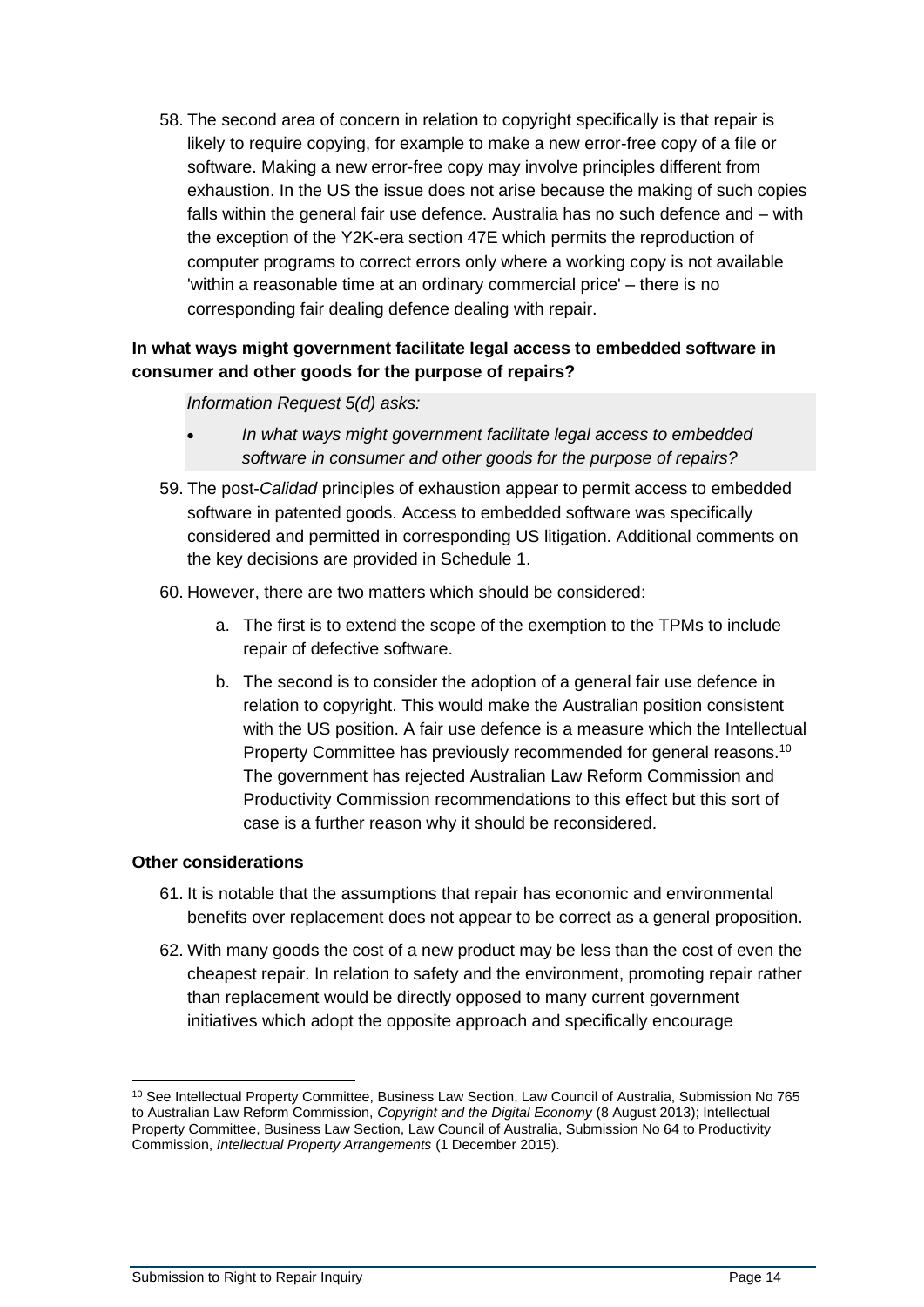consumers to replace existing goods with new and safer or more environmentally efficient equivalents.<sup>11</sup>

63. We also observe that, if it is intended, for environmental public policy reasons, to limit or remove intellectual property rights by taking measures which travel beyond exhaustion principles, consideration would need to be given as to whether this is compliant with Australia's international treaty obligations, including in respect of investment treaties and free trade agreements. Those considerations are, in light of the urgency with which this advice has been sought, beyond the scope of this submission.

<sup>&</sup>lt;sup>11</sup> For example, the Victorian Government's "Victorian Energy Upgrades" program aims to incentivise consumers to retire old and energy inefficient goods for newer energy-efficient ones. The program assists consumers to replace lights, hot water systems, heating and cooling systems, shower heads, pool pumps, inhome displays, fridges and freezers, televisions and clothes dryers, among other things. Similar programs are run in other states. Similarly, the Victorian Premier recently announced two pilot programs that will help drivers retire old vehicles and replace them with newer more environmentally efficient and safer models.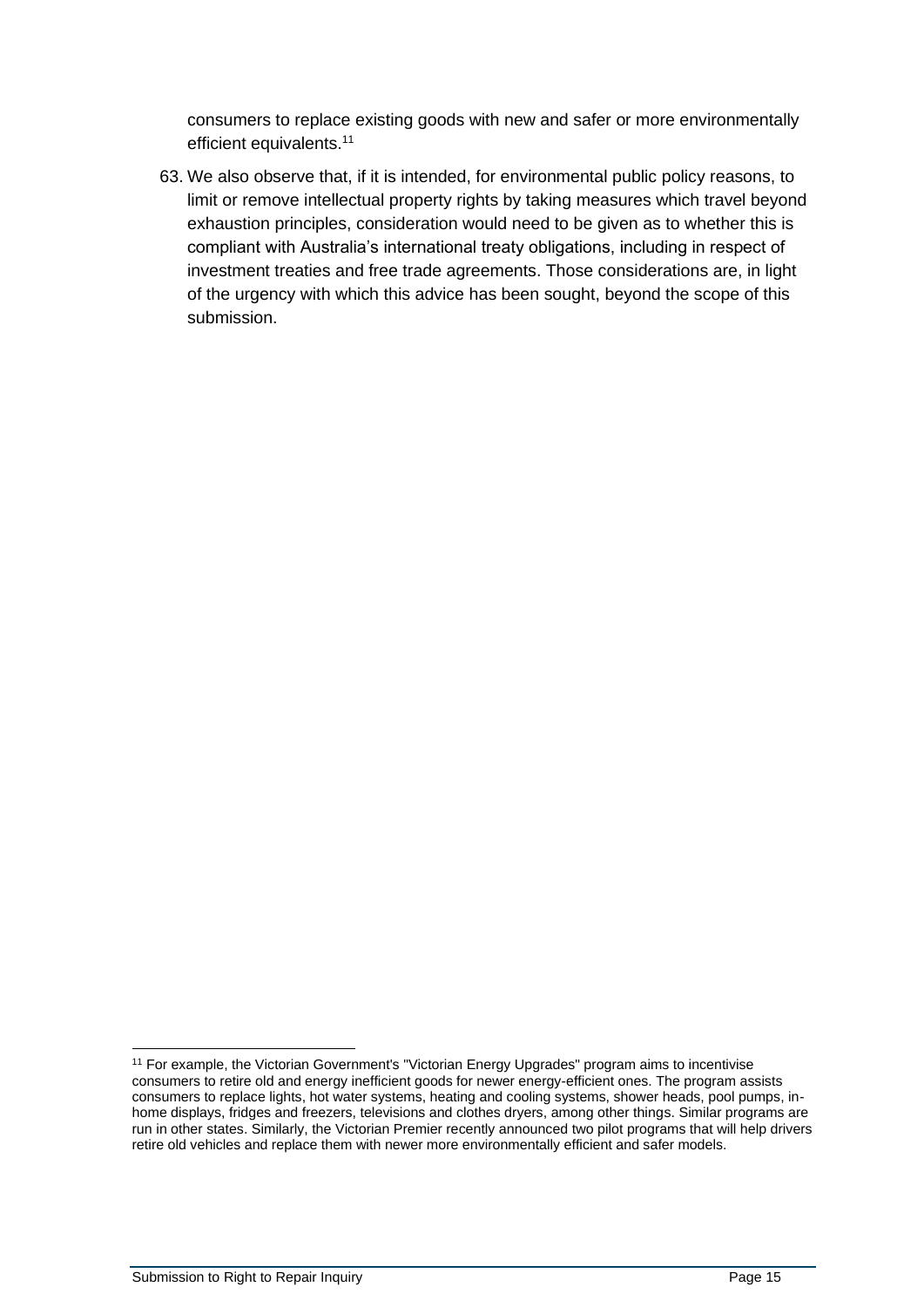## **Schedule 1: Additional comments on US decisions**

### *Lexmark International, Inc v. Static Control Components, Inc***, 387 F.3d 522 (2004)**

### **Background**

- 64. Lexmark International, Inc (**Lexmark**) manufactured printers and toner cartridges. It sold two types of toner cartridge: a full-price disposable cartridge and a reducedprice 'Prebate Program' cartridge, which customers agreed through a shrinkwrap licence to transfer back to Lexmark once empty. The 'Prebate Program' cartridges contained a microchip that included a program (the **Toner Program**) that interacted with a separate program on the printer (the **Printer Program**) to prevent the cartridge from being reused.
- 65. Static Control Components, Inc (**SCC**) developed a microchip that mimicked Lexmark's and contained a verbatim copy of the Toner Program but allowed the cartridge to be reused.
- 66. Lexmark alleged copyright infringement and circumvention of TPMs. The US Circuit Court for the Eastern District of Kentucky considered Lexmark likely to succeed and granted a preliminary injunction.

### **Decision**

- 67. A majority of the Sixth Circuit Court of Appeals reversed the decision.
- 68. In relation to the infringement claim, Sutton J (with whom Merritt J agreed) held that the Toner Program was not capable of copyright protection. Recognising the overlap between copyright and patent law in the field of software, his Honour noted that the Toner Program was a brief, uncomplicated and functional sequence that operated essentially as a 'lock-out code'. This was more akin to a 'functional idea' than original expression.
- 69. Sutton J (with whom Merritt J agreed) also rejected the TPM claim. As the Toner Program was not capable of copyright protection, the TPM claim fell away. In any case, the Toner Program could not be characterised as 'controlling access' to the Printer Program as required by the statute. Instead, the Printer Program was readily readable from the printer itself – the Toner Program simply controlled compatibility between the cartridge and the printer.
- 70. In a dissenting opinion, Feikens J considered that the Toner Program was capable of being implemented in any number of ways and was therefore creative and capable of copyright protection. His Honour agreed with the majority that the TPM claims were not established but for a very different reason – that SCC had been unaware that the Toner Program existed and had therefore not knowingly bypassed it.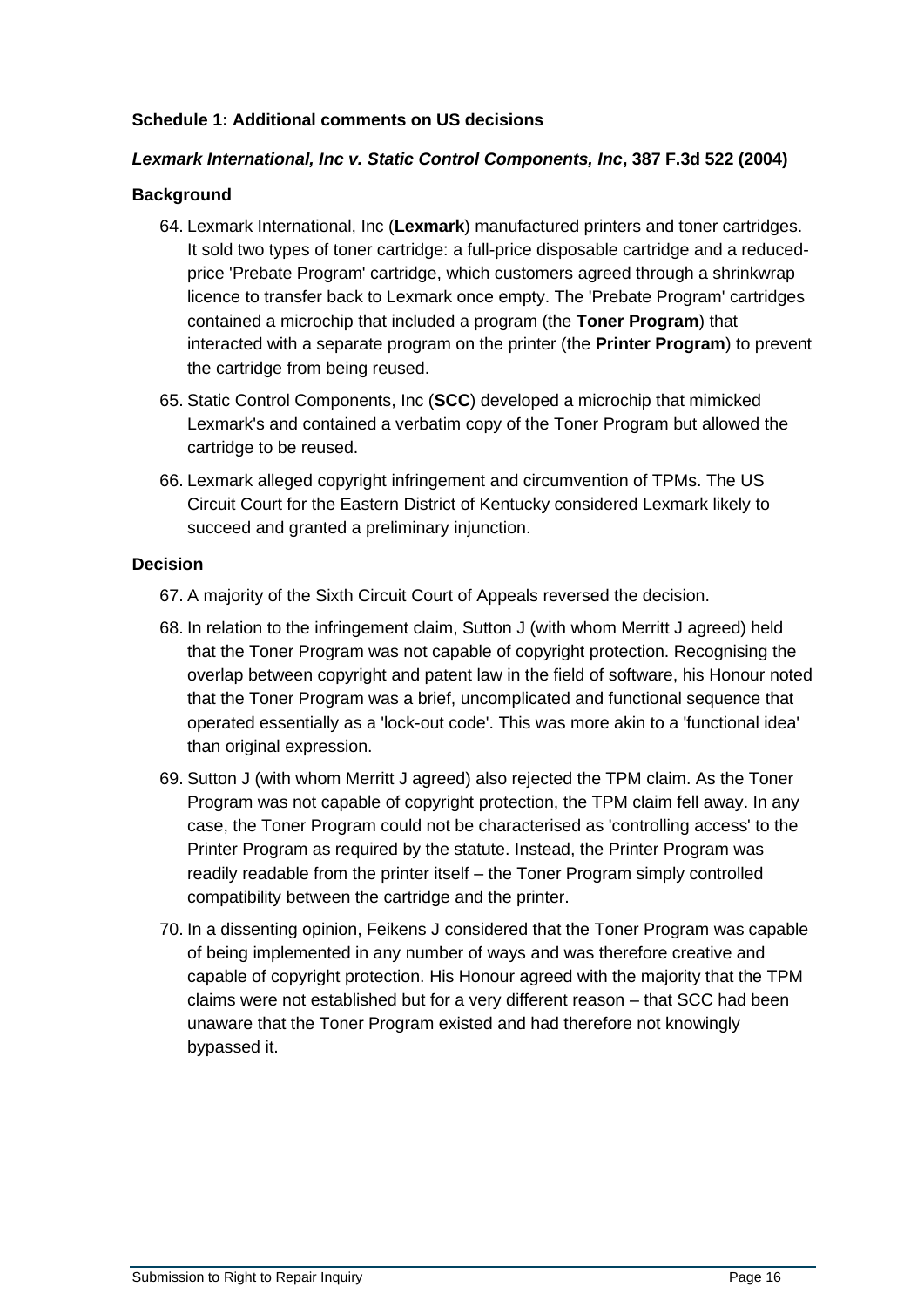# *Impression Products, Inc v. Lexmark International, Inc,* **137 S. Ct. 1523 (2017)**

# **Background**

- 71. Lexmark manufactured printers and toner cartridges. It sold two types of toner cartridge: a full-price disposable cartridge and a reduced-price 'Return Program' cartridge, which customers agreed to transfer back to Lexmark once empty. These cartridges contained a microchip to prevent reuse. These cartridges were sold both within and outside the US. Impression Products, Inc (**Impression**) operated a business that involved buying empty 'Return Program' cartridges, refilling them and removing the microchip to enable reuse.
- 72. Lexmark commenced patent infringement proceedings against Impression.
- 73. The US District Court for the Southern District of Ohio granted Impression's motion to dismiss in respect of domestically sold cartridges but denied it in respect of cartridges sold abroad. A majority of the US Court of Appeals for the Federal Circuit found for Lexmark, holding that a patentee retains the right to enforce clearly communicated lawful restrictions as to post-sale use.

# **Decision**

- 74. Roberts CJ delivered the opinion of the Court. Ginsburg J partially dissented.
- 75. The Court unanimously held that Lexmark had exhausted its patent rights in the cartridges upon first domestic sale. As Roberts CJ noted, the doctrine of exhaustion is well-established in the US. Lexmark's 'no resale' conditions may have been enforceable in contract against consumers but they did not entitle it to retain patent rights in the cartridges.
- 76. With respect to cartridges sold outside the US, the majority held that patent rights in these products were also exhausted. Roberts CJ explained that '[a]n authorized sale outside the United States, just as one within the United States, exhausts all rights under the Patent Act', consistently with the first sale doctrine applying under copyright law. Ginsburg J dissented on this point, holding that a foreign sale does not exhaust US patent rights on the basis that patent law is territorial.